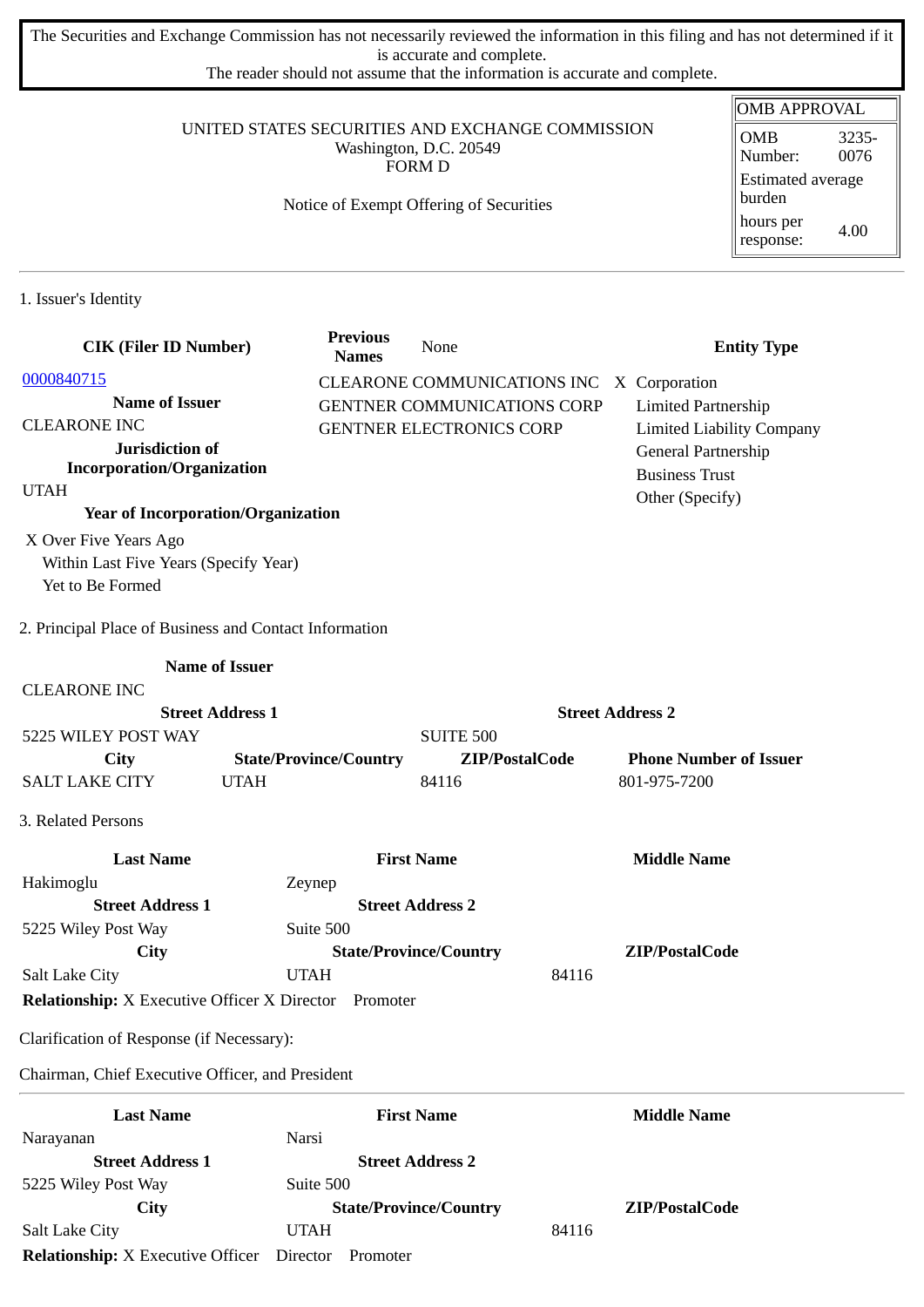Clarification of Response (if Necessary):

# Senior Vice President of Finance and Corporate Secretary

# 4. Industry Group

| Agriculture                                           | Health Care                | Retailing                 |
|-------------------------------------------------------|----------------------------|---------------------------|
| <b>Banking &amp; Financial Services</b>               | Biotechnology              | Restaurants               |
| <b>Commercial Banking</b>                             | <b>Health Insurance</b>    | Technology                |
| Insurance<br>Investing                                | Hospitals & Physicians     | Computers                 |
| <b>Investment Banking</b>                             | Pharmaceuticals            | Telecommunications        |
| Pooled Investment Fund                                | Other Health Care          | X Other Technology        |
| Is the issuer registered as                           | Manufacturing              | Travel                    |
| an investment company under<br>the Investment Company | Real Estate                | Airlines & Airports       |
| Act of 1940?                                          | Commercial                 | Lodging & Conventions     |
| N <sub>0</sub><br>Yes                                 | Construction               | Tourism & Travel Services |
| Other Banking & Financial Services                    | <b>REITS &amp; Finance</b> | Other Travel              |
| <b>Business Services</b>                              | Residential                | Other                     |
| Energy                                                | Other Real Estate          |                           |
| Coal Mining                                           |                            |                           |
| <b>Electric Utilities</b>                             |                            |                           |

5. Issuer Size

Oil & Gas

Other Energy

Energy Conservation

Environmental Services

| <b>Revenue Range</b>             | OR | <b>Aggregate Net Asset Value Range</b> |
|----------------------------------|----|----------------------------------------|
| No Revenues                      |    | No Aggregate Net Asset Value           |
| $$1 - $1,000,000$                |    | $$1 - $5,000,000$                      |
| $$1,000,001 - $5,000,000$        |    | \$5,000,001 - \$25,000,000             |
| $$5,000,001 -$<br>\$25,000,000   |    | $$25,000,001 - $50,000,000$            |
| $$25,000,001 -$<br>\$100,000,000 |    | \$50,000,001 - \$100,000,000           |
| Over \$100,000,000               |    | Over \$100,000,000                     |
| X Decline to Disclose            |    | Decline to Disclose                    |
| Not Applicable                   |    | Not Applicable                         |

6. Federal Exemption(s) and Exclusion(s) Claimed (select all that apply)

# Investment Company Act Section 3(c)

| Rule $504(b)(1)$ (not (i), (ii) or (iii)) | Section $3(c)(1)$ | Section $3(c)(9)$  |
|-------------------------------------------|-------------------|--------------------|
| Rule 504 (b) $(1)(i)$                     | Section $3(c)(2)$ | Section $3(c)(10)$ |
| Rule 504 (b) $(1)(ii)$                    | Section $3(c)(3)$ | Section $3(c)(11)$ |
| Rule 504 (b) $(1)(iii)$                   | Section $3(c)(4)$ | Section $3(c)(12)$ |
| $X$ Rule 506(b)<br>Rule $506(c)$          | Section $3(c)(5)$ | Section $3(c)(13)$ |
| Securities Act Section 4(a)(5)            | Section $3(c)(6)$ | Section $3(c)(14)$ |
|                                           | Section $3(c)(7)$ |                    |
|                                           |                   |                    |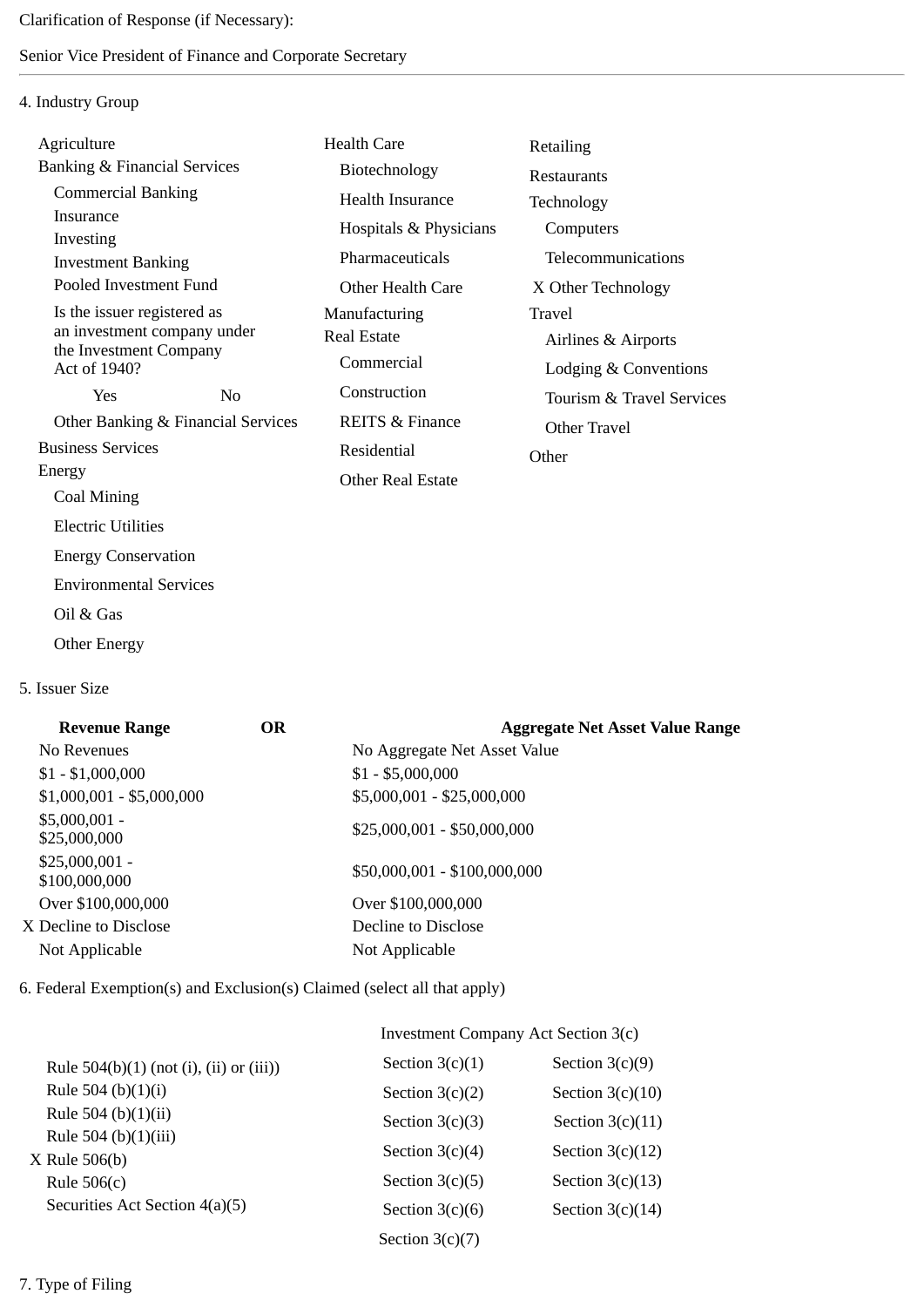| X New Notice Date of First Sale 2019-12-17 First Sale Yet to Occur<br>Amendment                                                                                                    |                                                                                                                           |
|------------------------------------------------------------------------------------------------------------------------------------------------------------------------------------|---------------------------------------------------------------------------------------------------------------------------|
| 8. Duration of Offering                                                                                                                                                            |                                                                                                                           |
| Does the Issuer intend this offering to last more than one year?                                                                                                                   | Yes X No                                                                                                                  |
| 9. Type(s) of Securities Offered (select all that apply)                                                                                                                           |                                                                                                                           |
| Equity<br>X Debt<br>X Option, Warrant or Other Right to Acquire Another Security<br>Security to be Acquired Upon Exercise of Option, Warrant or<br>Other Right to Acquire Security | Pooled Investment Fund Interests<br>Tenant-in-Common Securities<br><b>Mineral Property Securities</b><br>Other (describe) |
| 10. Business Combination Transaction                                                                                                                                               |                                                                                                                           |
| Is this offering being made in connection with a business combination transaction, such as<br>a merger, acquisition or exchange offer?                                             | Yes X No                                                                                                                  |
| Clarification of Response (if Necessary):                                                                                                                                          |                                                                                                                           |
| 11. Minimum Investment                                                                                                                                                             |                                                                                                                           |
| Minimum investment accepted from any outside investor \$3,000,000 USD                                                                                                              |                                                                                                                           |
| 12. Sales Compensation                                                                                                                                                             |                                                                                                                           |
| Recipient<br>(Associated) Broker or Dealer X None                                                                                                                                  | Recipient CRD Number X None<br>(Associated) Broker or Dealer CRD Number X None                                            |
| <b>Street Address 1</b><br>City                                                                                                                                                    | <b>Street Address 2</b><br>ZIP/Postal Code<br>State/Province/Country                                                      |
| State(s) of Solicitation (select all that apply)<br>Check "All States" or check individual States                                                                                  | All States Foreign/non-US                                                                                                 |
| 13. Offering and Sales Amounts                                                                                                                                                     |                                                                                                                           |
| <b>Total Offering Amount</b><br>\$3,000,000 USD or<br>Indefinite<br><b>Total Amount Sold</b><br>\$3,000,000 USD<br>\$0 USD or<br>Indefinite<br>Total Remaining to be Sold          |                                                                                                                           |
| Clarification of Response (if Necessary):                                                                                                                                          |                                                                                                                           |
| 14. Investors                                                                                                                                                                      |                                                                                                                           |
|                                                                                                                                                                                    |                                                                                                                           |

Select if securities in the offering have been or may be sold to persons who do not qualify as accredited investors, and enter the number of such non-accredited investors who already have invested in the offering. Regardless of whether securities in the offering have been or may be sold to persons who do not qualify as accredited investors, enter the total number of investors who already have invested in the offering:

 $\sqrt{1}$ 

15. Sales Commissions & Finder's Fees Expenses

Provide separately the amounts of sales commissions and finders fees expenses, if any. If the amount of an expenditure is not known, provide an estimate and check the box next to the amount.

| <b>Sales Commissions</b> | \$0 USD Estimate |
|--------------------------|------------------|
| Finders' Fees            | \$0 USD Estimate |

Clarification of Response (if Necessary):

16. Use of Proceeds